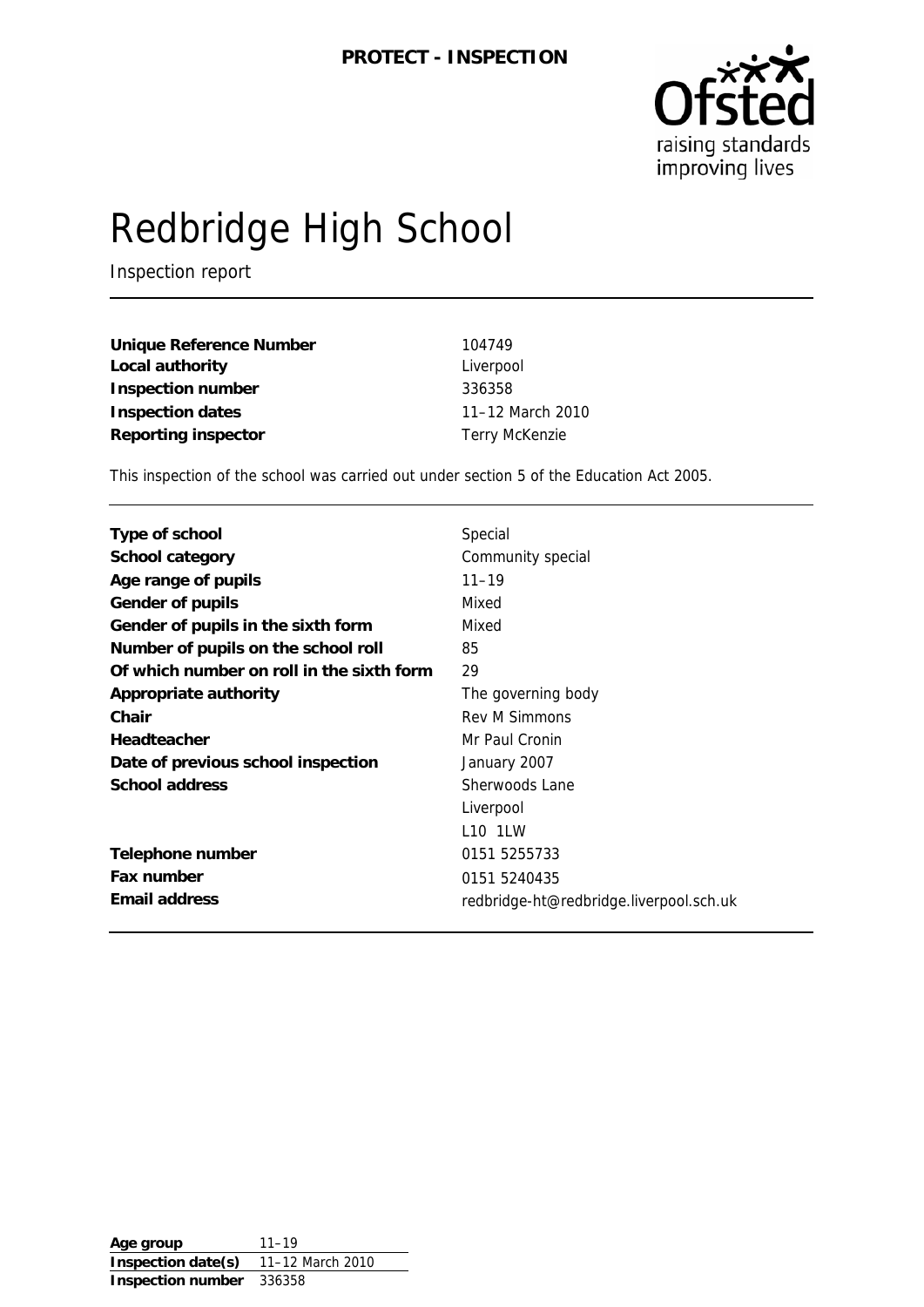The Office for Standards in Education, Children's Services and Skills (Ofsted) regulates and inspects to achieve excellence in the care of children and young people, and in education and skills for learners of all ages. It regulates and inspects childcare and children's social care, and inspects the Children and Family Court Advisory Support Service (Cafcass), schools, colleges, initial teacher training, work-based learning and skills training, adult and community learning, and education and training in prisons and other secure establishments. It rates council children's services, and inspects services for looked after children, safeguarding and child protection.

Further copies of this report are obtainable from the school. Under the Education Act 2005, the school must provide a copy of this report free of charge to certain categories of people. A charge not exceeding the full cost of reproduction may be made for any other copies supplied.

If you would like a copy of this document in a different format, such as large print or Braille, please telephone 0845 404045, or email enquiries@ofsted.gov.uk

You many copy all or parts of this document for non-commercial purposes, as long as you give details of the source and date of publication and do not alter the information in any way.

Royal Exchange Buildings St Ann's Square Manchester M2 7LA

T: 0845 404045 Textphone: 0161 618 8524 enquiries@ofsted.gov.uk www.ofsted.gov.uk



© Crown copyright 2010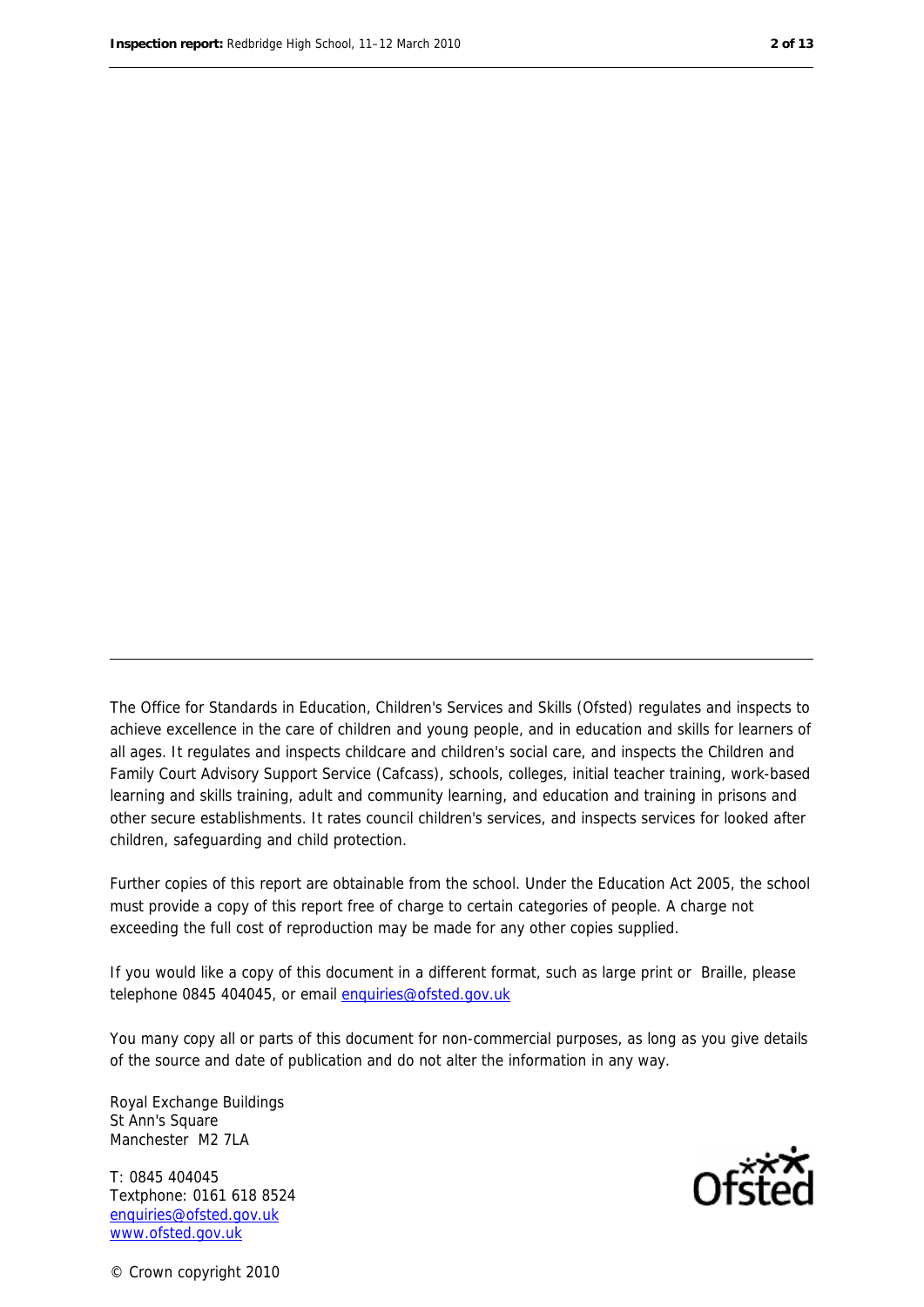# **Introduction**

This inspection was carried out by two additional inspectors. The inspectors visited 12 lessons and an assembly. Nine teachers were observed and meetings were held with managers, governors and staff. Inspectors looked at the school's work and scrutinised policies, improvements plans and 29 completed parental questionnaires.

The inspection team reviewed many aspects of the school's work. It looked in detail at the following:

- the impact of teaching and assessment on students' achievements
- the impact of the curriculum on promoting future economic well-being
- the effectiveness of leaders and managers in improving the school.

## **Information about the school**

Redbridge gained specialist school status last year, relating to cognition and learning in special educational needs. It educates students with severe learning difficulties and profound and multiple learning difficulties. Many students experience autistic spectrum disorders and behavioural challenges. All have a statement of special educational need. Most enter school at age 11 and continue to 19 although a few leave after Year 11. Redbridge admits students from all districts of Liverpool and some travel for an hour to reach school. Redbridge has the regionally representative cohort of students from minority ethnic groups of around 9%. Four are looked after and more than half are eligible for a free school meal. The school has achieved the Sportsmark and the Gold Artsmark. It has been accredited with Investors in People status and Healthy Schools award. Recent improvements to the accommodation have provided new classrooms and more space for curricular activities.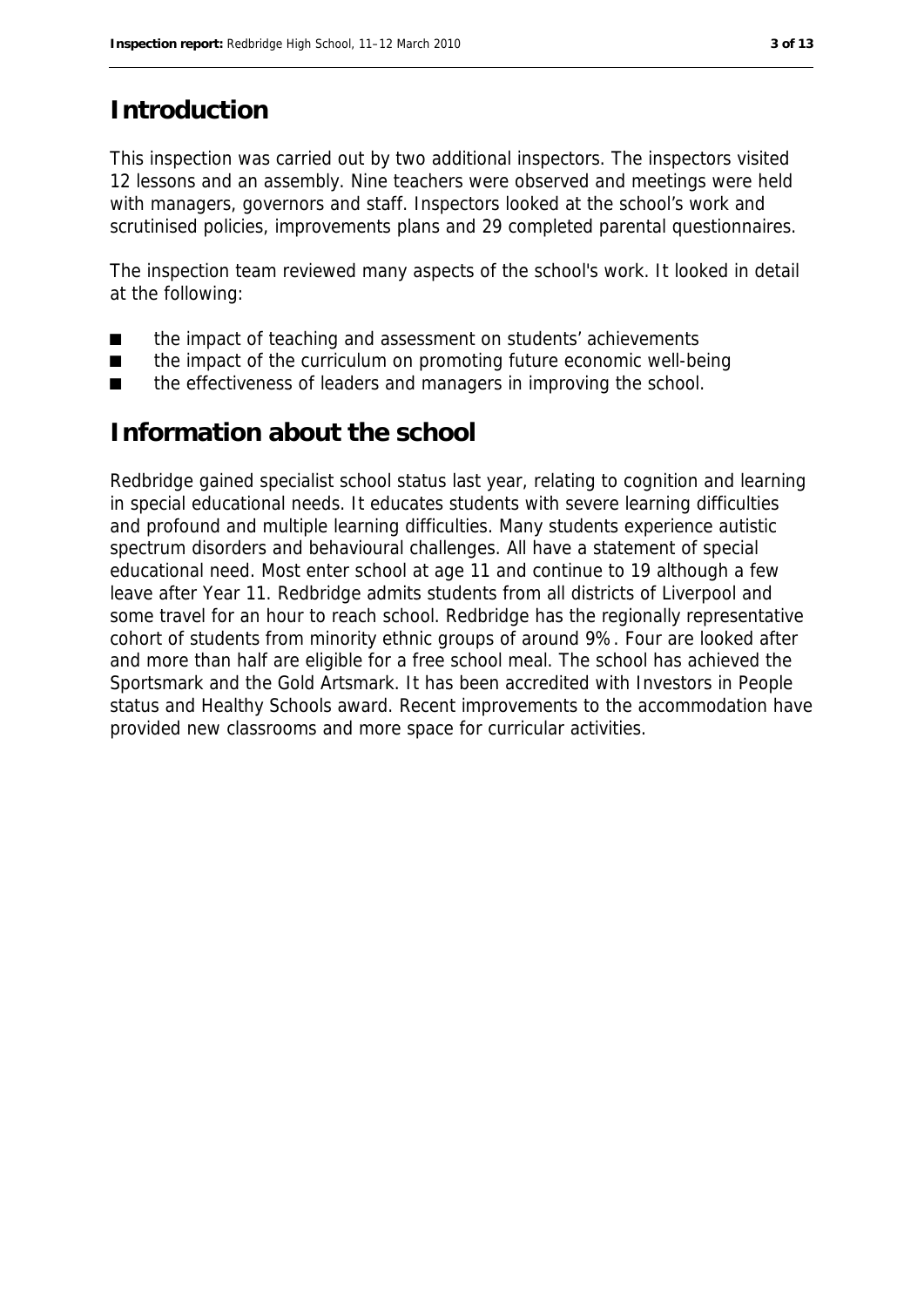**Inspection grades: 1 is outstanding, 2 is good, 3 is satisfactory and 4 is inadequate** Please turn to the glossary for a description of the grades and inspection terms

# **Inspection judgements**

#### **Overall effectiveness: how good is the school** 1

#### **The school's capacity for sustained improvement** 1

#### **Main findings**

Redbridge is an outstanding school that provides high quality care and education for students. Enthusiastically supported by parents and carers and staff it is very highly regarded by the local authority. A representative parental comment was 'We are very happy with all aspects of school. Our daughter is happy and thriving.' Students enjoy school, they attend as regularly as their medical conditions allow and they feel very safe. Students receive the support from professionals in and out of school that helps them to maintain exemplary behaviour and outstanding progress. The school's tracking system demonstrates that, from low starting points, consistent gains are made throughout the school and that all groups achieve very well compared to others in similar schools. Consequently, students develop skills in communication and numeracy, prepare superbly for the future and learn how to stay healthy. Despite their difficulties they make excellent contributions to the school and locality. Older students have a highly effective range of work- related learning experiences inside and outside school. Students have high quality social skills, such as respect for each other. Most begin to know about right and wrong, many are successful in managing their own behaviour and they readily observe the code of conduct. Students are sympathetic to each other and provide valuable support by assisting others with mobility.

The outstanding quality of teaching has improved since the last inspection. Specialist status has encouraged teachers to use assessment information skilfully to understand students' attainments. Consequently, highly focussed targets are devised based upon students' learning needs. However, some equipment is becoming dated and is ready for replacement to enable disabled students to participate even more effectively. The good curriculum is matched well to most students' needs and is effective in helping to improve their basic skills; but there are not yet sufficient curricular pathways to accredit students' efforts.

The school communicates very effectively with parents and carers at every opportunity and this contributes significantly to maintaining good attendance. The senior team has great vision for improving all aspects of school life and is very well supported by a highly skilled and very experienced governing body. Thus, Redbridge is acutely aware of its strengths and weaknesses and it knows how to further improve. Leaders monitor and evaluate the work of the school very effectively and have high ambition for Redbridge. It has an outstanding capacity to improve even further.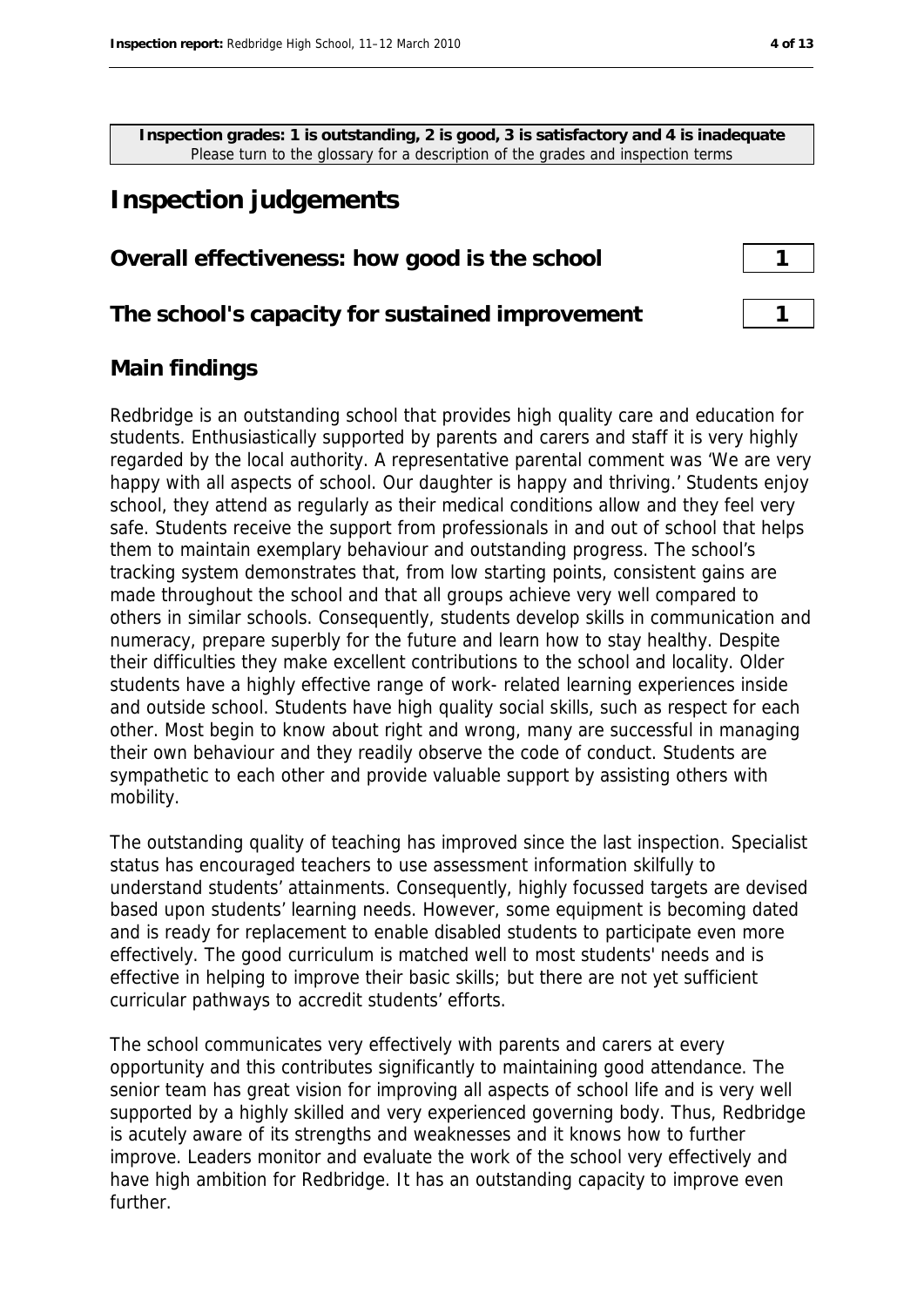#### **What does the school need to do to improve further?**

- By 2011 provide older students with more opportunities for accreditation by improving the curriculum.
- By 2011 help students engage even better in lessons by modernising and replacing equipment appropriately.

#### **Outcomes for individuals and groups of pupils 1**

Students thoroughly enjoy their learning and contribute as well as they can. They pay close attention to staff and respect each other in class. Students take pride in their achievements and complete tasks willingly. Most make very good gains in literacy, numeracy and computer skills. Consequently, they obtain accreditations through the Unit Award Scheme and in the Award Scheme Development and Accreditation Network (ASDAN). Those in Year 14 also study for City and Guilds vocational qualifications. Because of their learning difficulties students' attainments are not graded but all groups make very good progress and all are fully included in learning.

Students report that they feel very safe in school and this is confirmed by parents' and carers' questionnaires. Students trust the adults to sort out any difficulties that might arise in relationships. Their behaviour is managed expertly and consequently, is of the highest standard. Students are very polite and welcoming to staff, visitors and each other. Many are trained by the school to assist others with mobility and they do this willingly and with pride. Regular exercise is offered as part of the curriculum and some undertake extra physical activity during lunchtimes and after school. Together with the healthy school meals they are, therefore, encouraged to adopt first-rate healthy lifestyles. In lessons, they learn about keeping away from harm and maintaining good health.

Students make excellent contributions to the life of the school. The school council is assertive and representative of their views; it has suggested changes to menus and helped to organise fund raising events. In classes, students willingly accept responsibilities and their interactions with members of the community on trips and visits have resulted in letters of praise to the school. As far as they are able, students participate in projects with other local schools and all parties benefit from these associations.

Students undertake supported work-experience at school and sometimes in the community. They participate in enterprise projects and these experiences contribute to their outstanding development of social and moral education. Visits to cultural centres and places of worship help them to become more familiar with people from different religions and cultures. Redbridge welcomes people from different backgrounds into school for events, such as African drumming.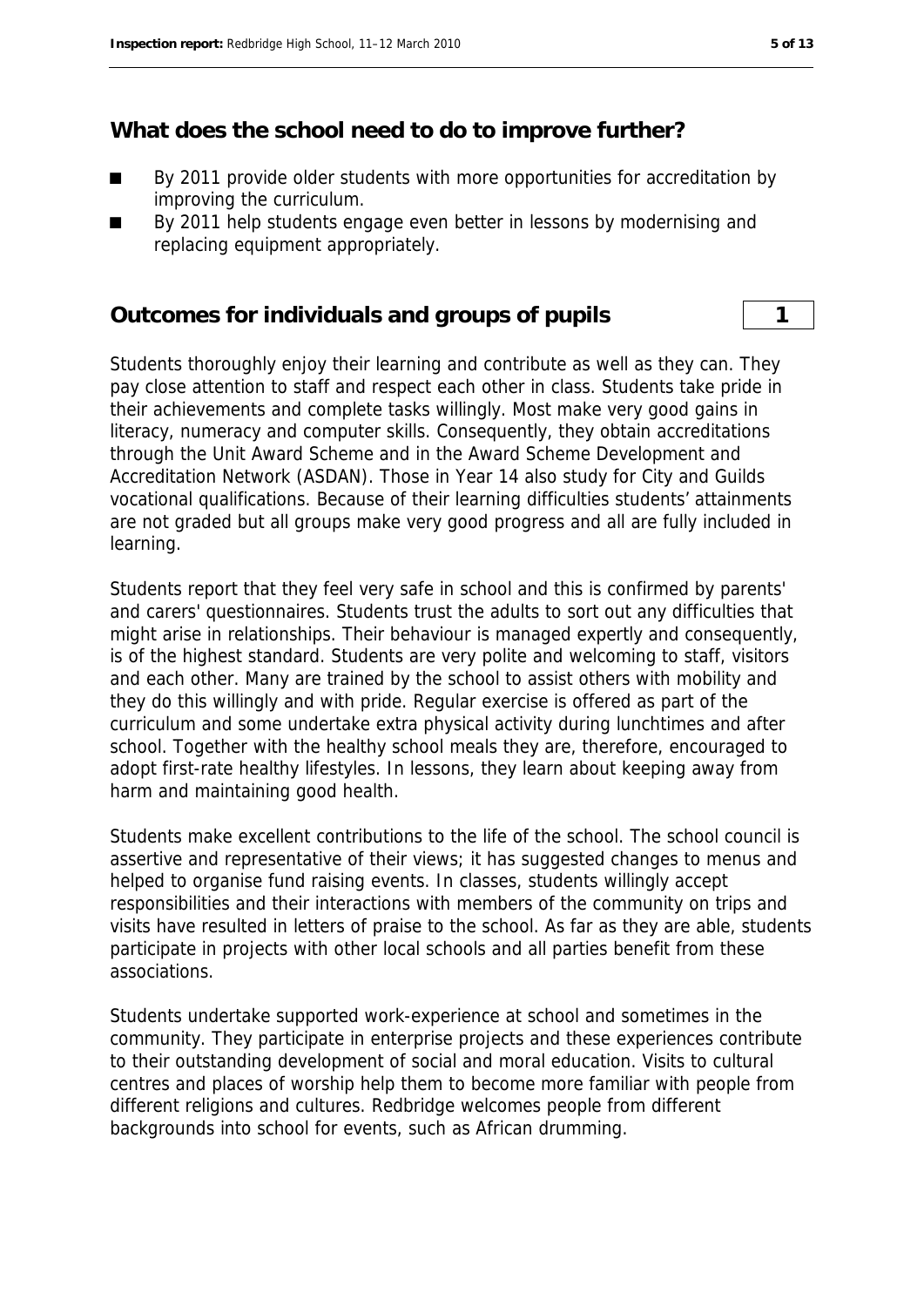#### These are the grades for pupils' outcomes

| Pupils' achievement and the extent to which they enjoy their learning<br>Taking into account:                                                     |         |
|---------------------------------------------------------------------------------------------------------------------------------------------------|---------|
| Pupils' attainment <sup>1</sup>                                                                                                                   | $\star$ |
| The quality of pupils' learning and their progress                                                                                                |         |
| The quality of learning for pupils with special educational needs and/or<br>disabilities and their progress                                       |         |
| The extent to which pupils feel safe                                                                                                              |         |
| <b>Pupils' behaviour</b>                                                                                                                          |         |
| The extent to which pupils adopt healthy lifestyles                                                                                               |         |
| The extent to which pupils contribute to the school and wider community                                                                           |         |
| The extent to which pupils develop workplace and other skills that will<br>contribute to their future economic well-being<br>Taking into account: |         |
| Pupils' attendance <sup>1</sup>                                                                                                                   | ာ       |
| The extent of pupils' spiritual, moral, social and cultural development                                                                           |         |

#### **How effective is the provision?**

1

Teaching is outstanding because teachers know students very well and accurately plan tasks to match their ability. Students' learning has been greatly enhanced through the work undertaken by the school in obtaining specialist status for special educational needs. Teachers are supported by well-trained and skilful classroom assistants who help to maintain students' interest and enthusiasm with a great variety of learning activities in lessons. Teachers are accurate in recording students' achievements and they take careful note of their levels when planning lessons. Thus, students are constantly challenged to meet their individual lesson targets, whilst enjoying outstanding shared experiences.

Younger students follow courses linked to the National Curriculum which is adjusted well to take account of ability. This encourages extremely good progress in lessons. The good curriculum for older students is appropriately designed to develop skills for living and it successfully prepares them for moving on to the next stages of their lives. However, a few of the more-able learners are limited in their choices of accredited courses and cannot, therefore, gain some of the qualifications appropriate to their levels of ability. The extensive work-related learning programme ensures that all gain experience through undertaking enterprise activities and supported work experience. For some, alternative education provision is available away from school, such as in horticultural studies. Exciting assemblies and some lessons are rich in cultural activities, such as music and drama and themes are developed to introduce students to other countries and communities. Opportunities for reflection occur in lessons whilst personal, social and health education provides the support that students require to care for themselves.

The welfare of students is the particular strength of Redbridge. Staff work very closely and effectively with therapists, medical professionals and others, such as

<span id="page-5-0"></span><sup>&</sup>lt;sup>1</sup>The grades for attainment and attendance are: 1 is high; 2 is above average; 3 is broadly average; and 4 is low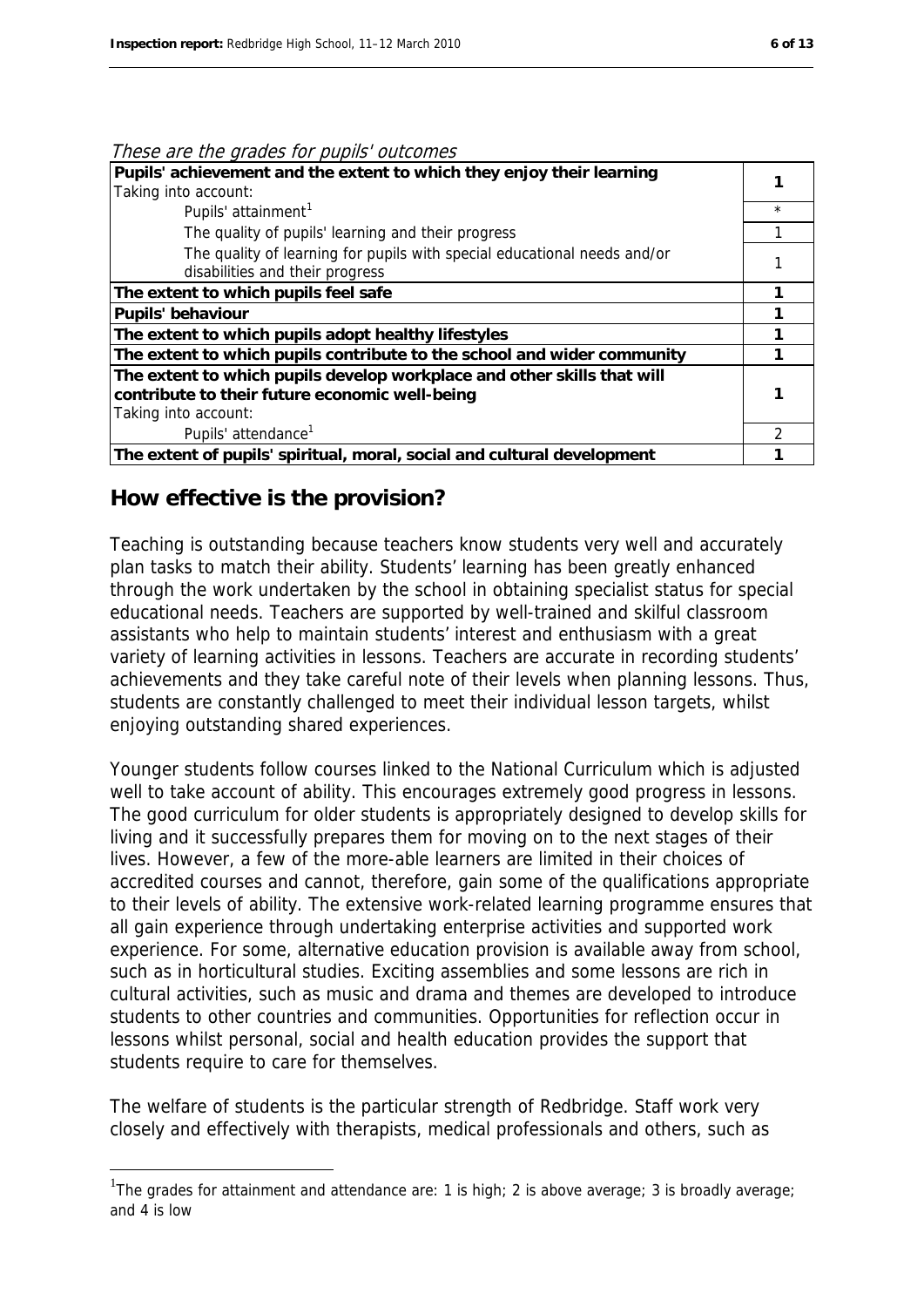welfare officers. Consequently, students are able to spend the maximum time at school and in the classroom. The very effective guidance provided to older students ensures that they receive the best possible advice about moving on to the next stages of their lives. It is remarkable, for example, that all school leavers last year had somewhere to go in education, training or employment.

These are the grades for the quality of provision

| The quality of teaching                                                  |  |
|--------------------------------------------------------------------------|--|
| Taking into account:                                                     |  |
| The use of assessment to support learning                                |  |
| The extent to which the curriculum meets pupils' needs, including, where |  |
| relevant, through partnerships                                           |  |
| The effectiveness of care, guidance and support                          |  |

#### **How effective are leadership and management?**

Since the last inspection senior leaders have improved the quality of learning by raising the status of assessments and encouraging teachers to use them effectively. Leaders scrutinise assessments and planning to ensure that all students have equal opportunities to progress and none are discriminated against. Harassment in any form is not tolerated. Other improvements include the gaining of specialist school status and extending the school accommodation and these have helped teachers to provide better matched courses for students and more interesting lessons. The governing body is extremely enthusiastic and very supportive. Governors are decisive in taking actions to ensure the well-being of students and staff, for example, governors recently used their personal skills to ensure that new building work was undertaken correctly and on time. All policies and procedures are in place to ensure that students are safeguarded and the required checks are carried out on staff. Designated safeguarding staff and some governors have completed much more than the required levels of training and good links are maintained with the local safeguarding body. School managers and governors demonstrate good practice in safeguarding.

The school places great importance on its contribution to the community and reviews this work rigorously. Consequently, as far as they are able, students understand about maintaining the best relations with others, including people from different backgrounds and religions. Contacts are established with other organisations through events, such as attending ceremonies for the Duke of Edinburgh Award. Aspects of the curriculum help students to learn about civic responsibility and respecting the law. Parents and carers engage very effectively with Redbridge and are very well informed about the education and care undertaken with their children during the school day. Teachers make extremely good use of the resources, for example, in using communication and mobility aids to help students to be ready to learn. The school provides outstanding value for money, but some information and communication technology items are out of date and lack effect. For example, some interactive whiteboards are difficult for students with mobility aids to access and the boards are rendered ineffective by shadows.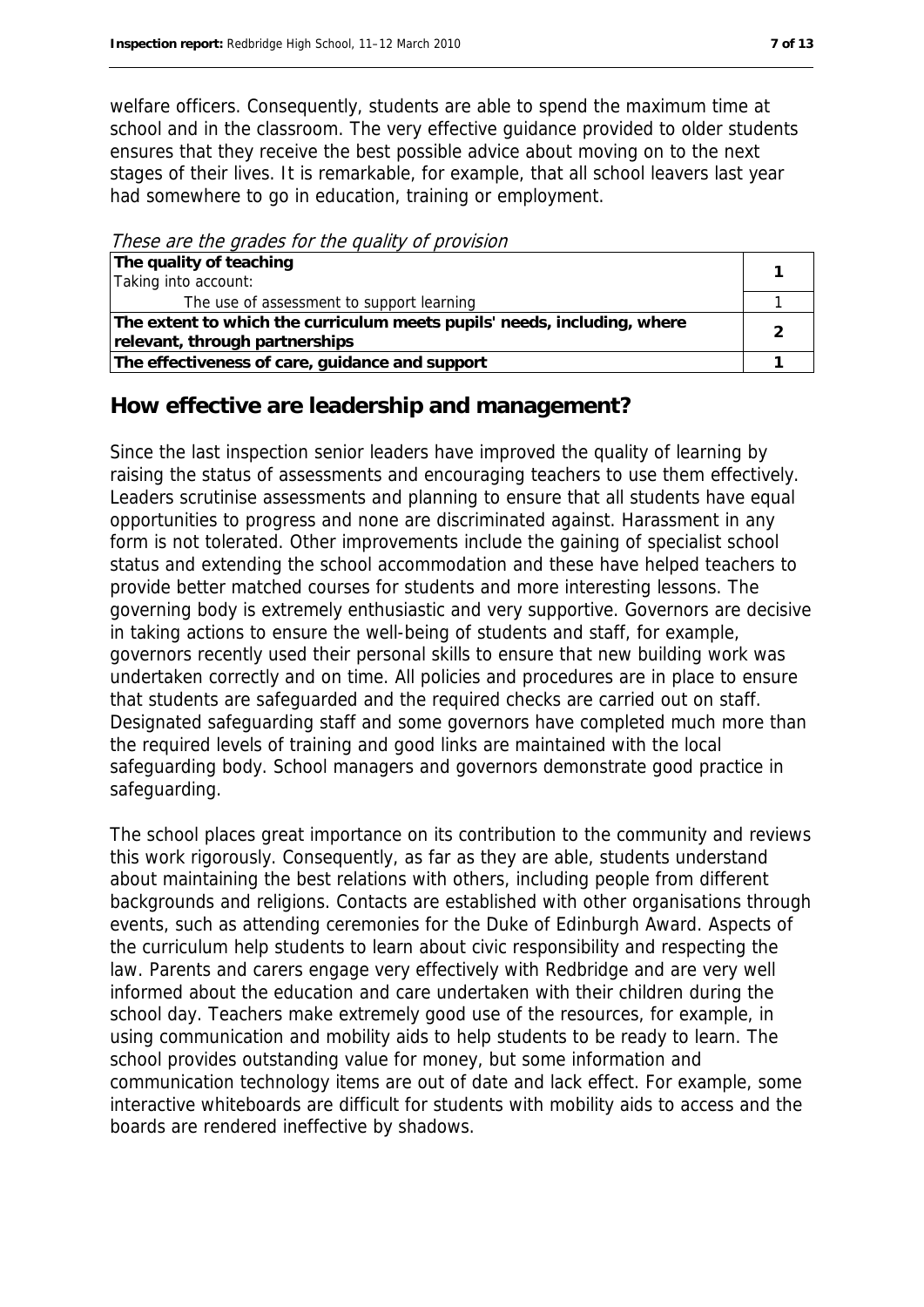These are the grades for the leadership and management

| The effectiveness of leadership and management in embedding ambition and<br>driving improvement<br>Taking into account:                                             |              |
|---------------------------------------------------------------------------------------------------------------------------------------------------------------------|--------------|
| The leadership and management of teaching and learning                                                                                                              |              |
| The effectiveness of the governing body in challenging and supporting the<br>school so that weaknesses are tackled decisively and statutory responsibilities<br>met |              |
| The effectiveness of the school's engagement with parents and carers                                                                                                |              |
| The effectiveness of partnerships in promoting learning and well-being                                                                                              |              |
| The effectiveness with which the school promotes equality of opportunity and<br>tackles discrimination                                                              |              |
| The effectiveness of safeguarding procedures                                                                                                                        | $\mathbf{c}$ |
| The effectiveness with which the school promotes community cohesion                                                                                                 |              |
| The effectiveness with which the school deploys resources to achieve value for<br>money                                                                             |              |

#### **Sixth form**

Throughout the Post 16 provision students receive individualised learning programmes based on their needs. However, the prime focus remains the development of skills in communication and numeracy together with those required for moving on to the next stages of their lives. Outstanding progress is maintained throughout Post 16 as students continue to gain ASDAN qualifications, undertake work related learning and study for a City and Guilds accreditation in horticulture. Post 16 is expertly managed to ensure that all students are very well supported and cared for. Redbridge is highly successful in ensuring that all have an appropriate place to go upon leaving the school.

These are the grades for the sixth form

| Overall effectiveness of the sixth Form     |  |  |
|---------------------------------------------|--|--|
| Taking into account:                        |  |  |
| Outcomes for students in the sixth form     |  |  |
| The quality of provision in the sixth form  |  |  |
| Leadership and management of the sixth form |  |  |

#### **Views of parents and carers**

Twenty nine parents and carers returned questionnaires and the vast majority agreed with the inspection team that their children enjoy school, are very well cared for and are extremely safe. Many took the trouble to write supportive comments about the staff. One typical comment was 'Redbridge is a happy school, it is a friendly environment and all staff are there for help if needed. My son has improved in all aspects since being at Redbridge.'

A very few returns indicated concerns about progress for students being affected by adverse staffing ratios. However, the inspection found no evidence of this. One or two parents reported that comments in the daily diaries focus on care and support, but provide little information about educational progress. The inspection team agreed with parents and carers to some extent about this and expressed the concern to the school.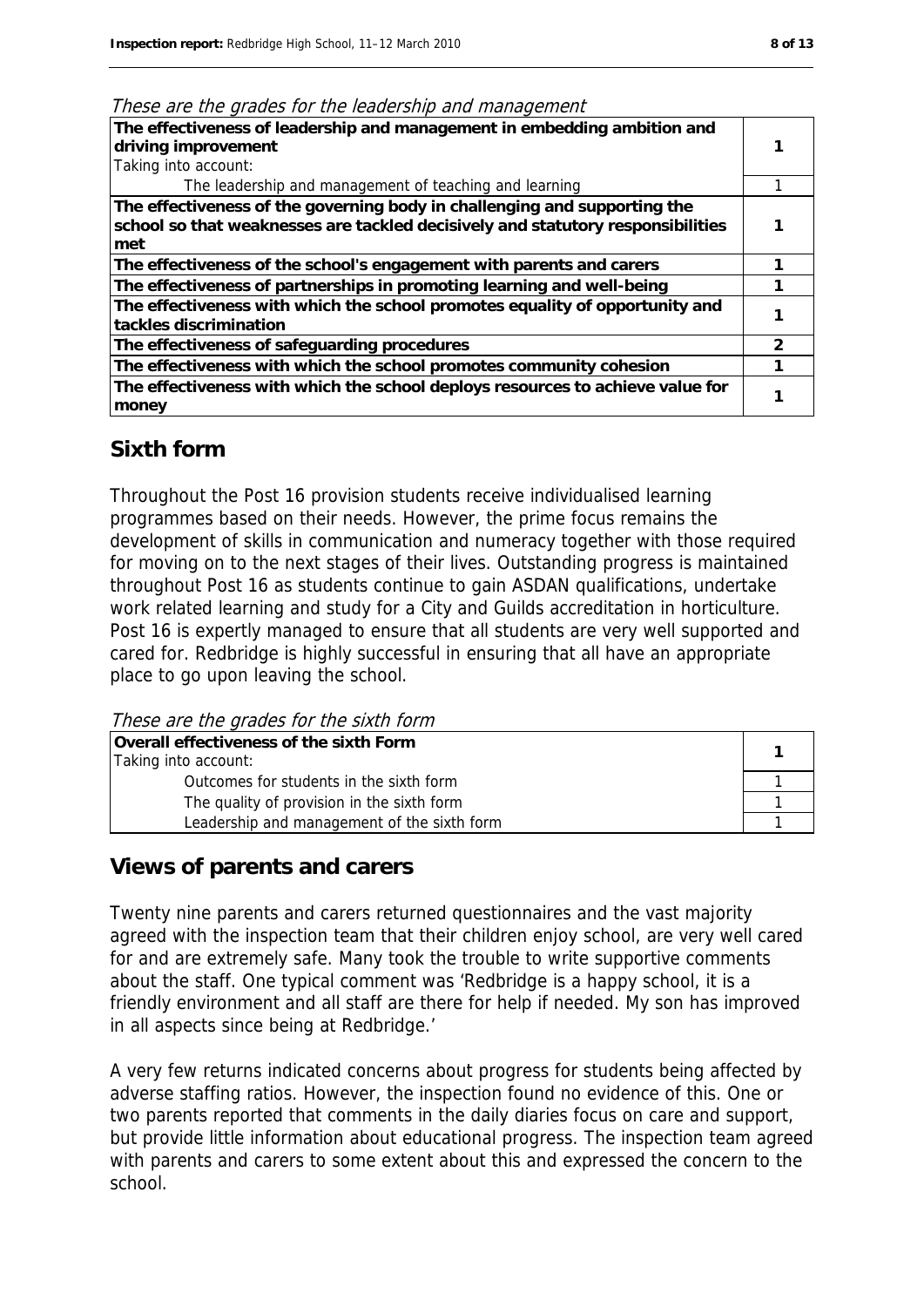#### **Responses from parents and carers to Ofsted's questionnaire**

Ofsted invited all the registered parents and carers of pupils registered at Redbridge High School to complete a questionnaire about their views of the school.

In the questionnaire, parents and carers were asked to record how strongly they agreed with 13 statements about the school.

The inspection team received 29 completed questionnaires by the end of the on-site inspection. In total, there are 86 pupils registered at the school.

| <b>Statements</b>                                                                                                                                                                                                                                       | <b>Strongly</b><br>agree |    | Agree          |    | <b>Disagree</b> |             | <b>Strongly</b><br>disagree |                |
|---------------------------------------------------------------------------------------------------------------------------------------------------------------------------------------------------------------------------------------------------------|--------------------------|----|----------------|----|-----------------|-------------|-----------------------------|----------------|
|                                                                                                                                                                                                                                                         | <b>Total</b>             | %  | <b>Total</b>   | %  | <b>Total</b>    | %           | <b>Total</b>                | %              |
| My child enjoys school                                                                                                                                                                                                                                  | 19                       | 66 | 9              | 31 | 1               | 3           | $\overline{0}$              | $\overline{0}$ |
| The school keeps my child<br>safe                                                                                                                                                                                                                       | 22                       | 76 | $\overline{7}$ | 24 | $\mathbf 0$     | $\mathbf 0$ | $\Omega$                    | $\mathbf 0$    |
| The school informs me<br>about my child's progress                                                                                                                                                                                                      | 23                       | 79 | 5              | 17 | 1               | 3           | $\mathbf 0$                 | $\mathbf 0$    |
| My child is making enough<br>progress at this school                                                                                                                                                                                                    | 20                       | 69 | $\overline{7}$ | 24 | $\mathbf{1}$    | 3           | 0                           | 0              |
| The teaching is good at<br>this school                                                                                                                                                                                                                  | 23                       | 79 | 6              | 21 | $\mathbf 0$     | 0           | $\mathbf 0$                 | $\mathbf 0$    |
| The school helps me to<br>support my child's learning                                                                                                                                                                                                   | 16                       | 55 | 13             | 45 | $\mathbf 0$     | $\mathbf 0$ | $\mathbf 0$                 | $\mathbf 0$    |
| The school helps my child<br>to have a healthy lifestyle                                                                                                                                                                                                | 15                       | 52 | 13             | 45 | $\mathbf 0$     | 0           | $\mathbf 0$                 | $\mathbf 0$    |
| The school makes sure that<br>my child is well prepared<br>for the future (for example<br>changing year group,<br>changing school, and for<br>children who are finishing<br>school, entering further or<br>higher education, or<br>entering employment) | 17                       | 59 | 9              | 31 | $\overline{0}$  | 0           | $\overline{0}$              | $\mathbf 0$    |
| The school meets my<br>child's particular needs                                                                                                                                                                                                         | 21                       | 72 | 6              | 21 | $\mathbf{1}$    | 3           | $\overline{0}$              | 0              |
| The school deals effectively<br>with unacceptable<br>behaviour                                                                                                                                                                                          | 18                       | 62 | 9              | 31 | 0               | 0           | 0                           | 0              |
| The school takes account<br>of my suggestions and<br>concerns                                                                                                                                                                                           | 20                       | 69 | 9              | 31 | $\mathbf 0$     | $\mathbf 0$ | 0                           | $\mathbf 0$    |
| The school is led and<br>managed effectively                                                                                                                                                                                                            | 22                       | 76 | $\overline{7}$ | 24 | $\mathbf 0$     | 0           | 0                           | 0              |
| Overall, I am happy with<br>my child's experience at<br>this school                                                                                                                                                                                     | 24                       | 83 | 5              | 17 | $\mathbf 0$     | 0           | $\mathbf 0$                 | 0              |

The table above summarises the responses that parents and carers made to each statement. The percentages indicate the proportion of parents and carers giving that response out of the total number of completed questionnaires. Where one or more parents and carers chose not to answer a particular question, the percentages will not add up to 100%.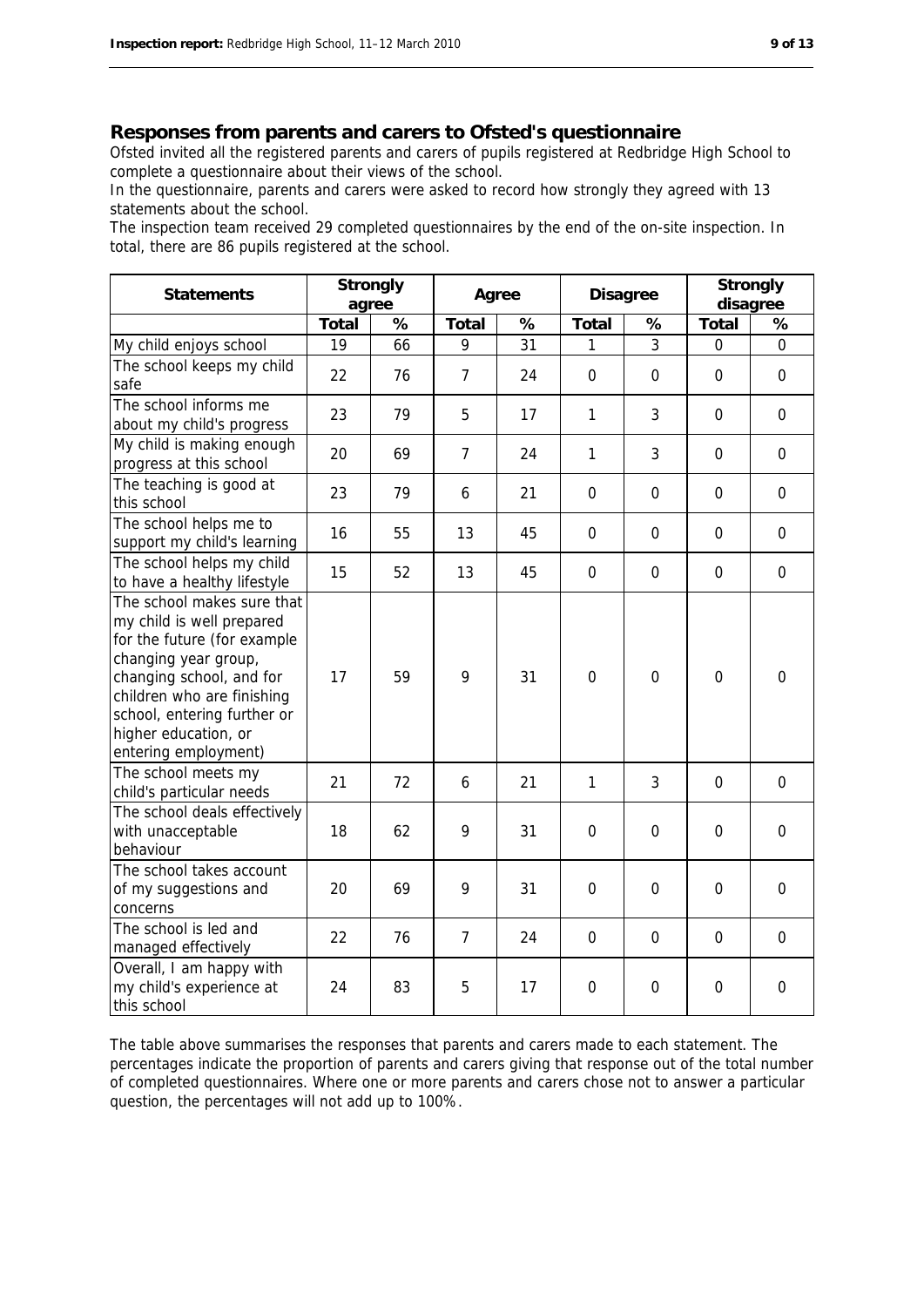# **Glossary**

# **What inspection judgements mean**

| Grade   | Judgement    | <b>Description</b>                                                                                                                                                                                                               |
|---------|--------------|----------------------------------------------------------------------------------------------------------------------------------------------------------------------------------------------------------------------------------|
| Grade 1 | Outstanding  | These features are highly effective. An outstanding<br>school provides exceptionally well for all its pupils'<br>needs.                                                                                                          |
| Grade 2 | Good         | These are very positive features of a school. A school<br>that is good is serving its pupils well.                                                                                                                               |
| Grade 3 | Satisfactory | These features are of reasonable quality. A<br>satisfactory school is providing adequately for its<br>pupils.                                                                                                                    |
| Grade 4 | Inadequate   | These features are not of an acceptable standard. An<br>inadequate school needs to make significant<br>improvement in order to meet the needs of its pupils.<br>Ofsted inspectors will make further visits until it<br>improves. |

### **Overall effectiveness of schools inspected between September 2007 and July 2008**

|                          | Overall effectiveness judgement (percentage of schools) |      |                     |            |
|--------------------------|---------------------------------------------------------|------|---------------------|------------|
| <b>Type of</b><br>school | Outstanding                                             | Good | <b>Satisfactory</b> | Inadequate |
| Nursery schools          | 39                                                      | 58   | 3                   |            |
| Primary schools          | 13                                                      | 50   | 33                  |            |
| Secondary<br>schools     | 17                                                      | 40   | 34                  |            |
| Sixth forms              | 18                                                      | 43   | 37                  | 2          |
| Special schools          | 26                                                      | 54   | 18                  | າ          |
| Pupil referral<br>units  |                                                         | 55   | 30                  |            |
| All schools              | 15                                                      | 49   | 32                  | 5          |

New school inspection arrangements were introduced on 1 September 2009. This means that inspectors now make some additional judgements that were not made previously.

The data in the table above were reported in The Annual Report of Her Majesty's Chief Inspector of Education, Children's Services and Skills 2007/08.

Percentages are rounded and do not always add exactly to 100. Secondary school figures include those that have sixth forms, and sixth form figures include only the data specifically for sixth form inspection judgements.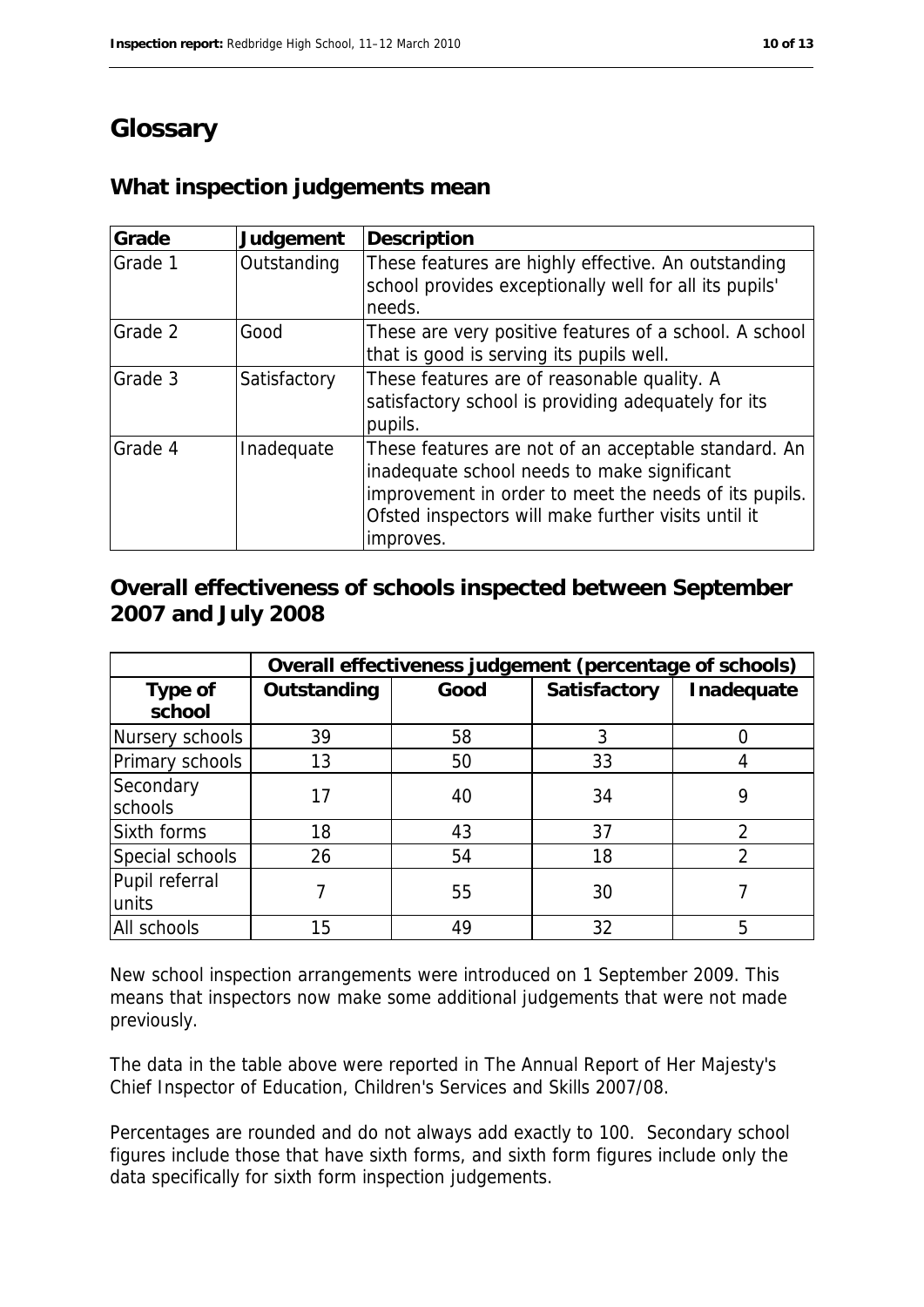# **Common terminology used by inspectors**

| Achievement:               | the progress and success of a pupil in their<br>learning, development or training.                                                                                                                                                                                                                                      |
|----------------------------|-------------------------------------------------------------------------------------------------------------------------------------------------------------------------------------------------------------------------------------------------------------------------------------------------------------------------|
| Attainment:                | the standard of the students' work shown by test<br>and examination results and in lessons.                                                                                                                                                                                                                             |
| Capacity to improve:       | the proven ability of the school to continue<br>improving. Inspectors base this judgement on<br>what the school has accomplished so far and on<br>the quality of its systems to maintain<br>improvement.                                                                                                                |
| Leadership and management: | the contribution of all the staff with<br>responsibilities, not just the headteacher, to<br>identifying priorities, directing and motivating staff<br>and running the school.                                                                                                                                           |
| Learning:                  | how well students acquire knowledge, develop<br>their understanding, learn and practise skills and<br>are developing their competence as learners.                                                                                                                                                                      |
| Overall effectiveness:     | inspectors form a judgement on a school's overall<br>effectiveness based on the findings from their<br>inspection of the school. The following<br>judgements, in particular, influence what the<br>overall effectiveness judgement will be.                                                                             |
|                            | The school's capacity for sustained<br>improvement.<br>Outcomes for individuals and groups of<br>students.<br>The quality of teaching.<br>The extent to which the curriculum meets<br>students' needs, including, where relevant,<br>through partnerships.<br>The effectiveness of care, guidance and<br>m.<br>support. |
| Progress:                  | the rate at which students are learning in lessons<br>and over longer periods of time. It is often<br>measured by comparing the students' attainment<br>at the end of a key stage with their attainment<br>when they started.                                                                                           |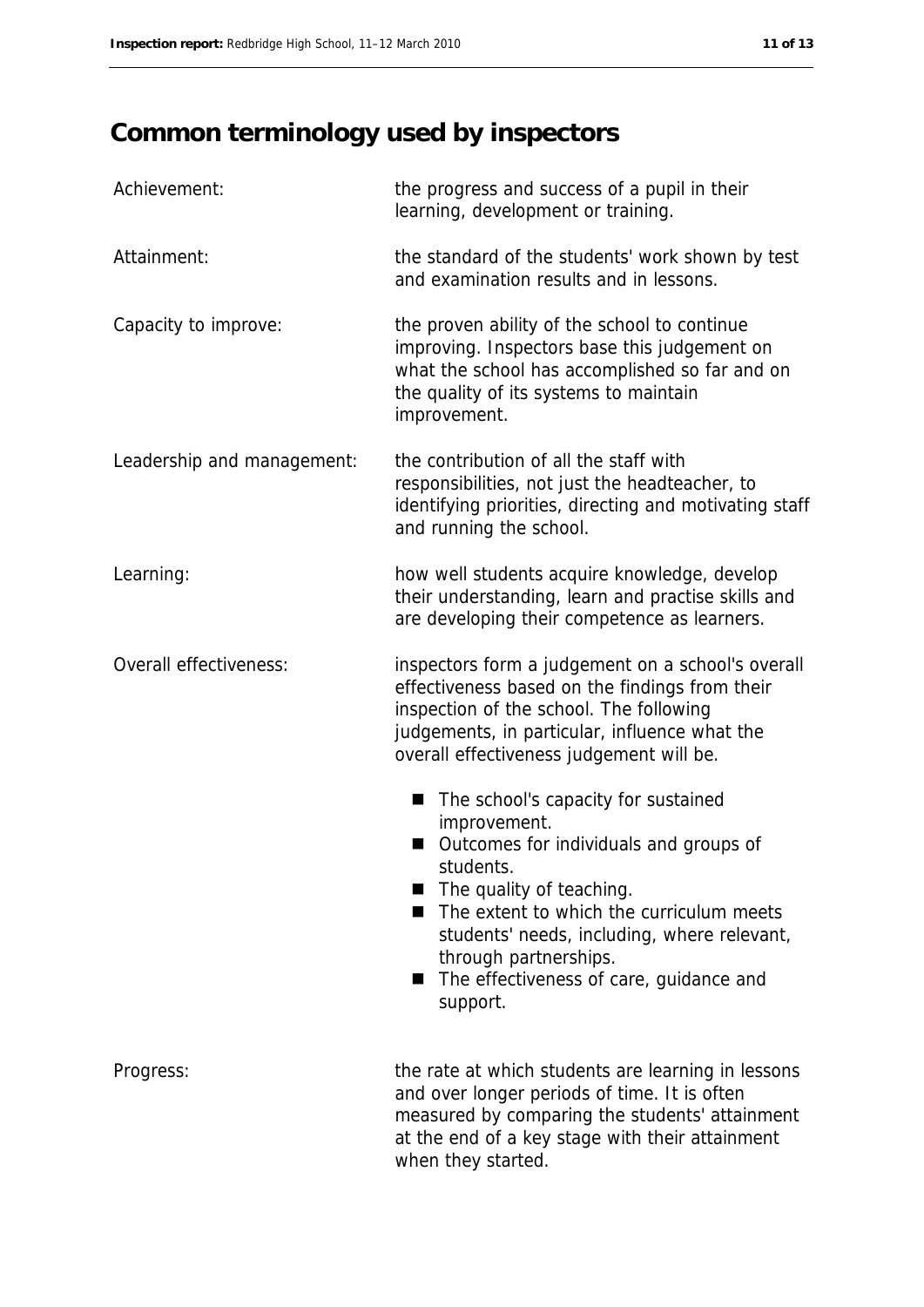#### **This letter is provided for the school, parents and carers to share with their children. It describes Ofsted's main findings from the inspection of their school.**



15 March 2010

Dear Students

#### **Inspection of Redbridge High School, Liverpool, L10 1LW**

Thank you for making the inspectors so welcome when we visited your school recently. We enjoyed meeting you and watching you in your lessons and during assembly.

Redbridge is an outstanding school. You very much enjoy going to school and you attend as much as you are able. You try your best in lessons and make exceptional progress. Your behaviour is very good indeed and you are extremely polite to staff, visitors and to each other.

The teachers and classroom assistants look after you very well. They produce the best possible lessons and provide many interesting things for you to do. The headteacher, other senior leaders and governors are also doing everything that they can to make sure that you get the education and care that you deserve. You have many exciting opportunities outside school and Redbridge works very well with your parents and carers.

The inspectors judge that the school could be even better than it is. For example, by providing more opportunities and choices for those of you older students to gain qualifications and credits to help to prepare you even better for when you leave school. Also, some of the equipment you use is becoming out-of-date and is ready for replacement as quickly as possible to help you with your learning.

We wish you all the best for the future and once again thank you for your help and interest in the inspection.

Yours sincerely,

Terry McKenzie Lead inspector